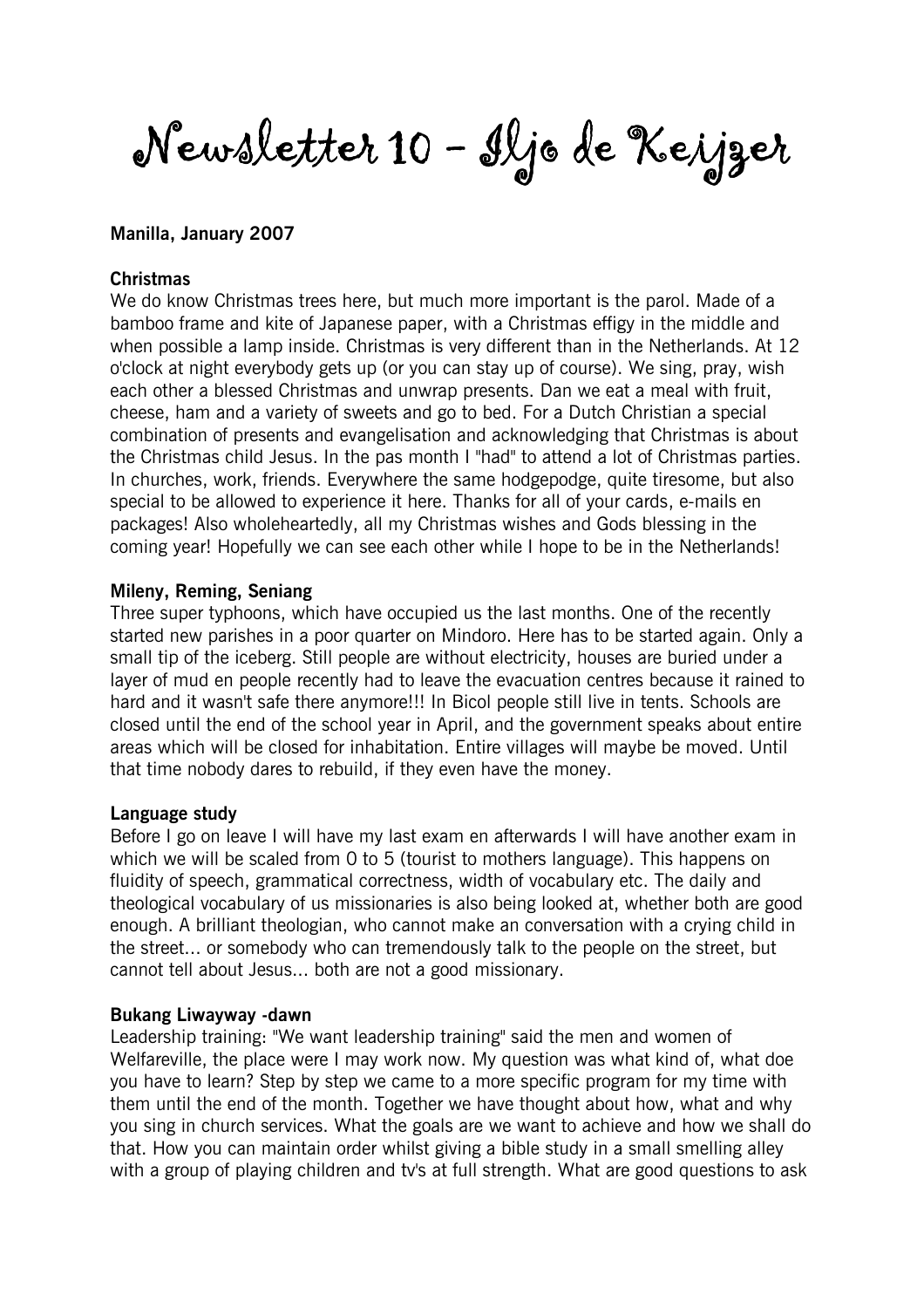during a bible study, how do you think of them? But also who all the profits were in the Bible, what they did, why they are important. A busy and intensive time thus, but also very fruitful. A lot has been learned on both sides and though not all the work has been done, is has been a productive time en hopefully in a not too distant future I will have a more permanent successor.

The last months we have been busy making kind of a policy. What are the goals in our service we like to achieve? We have finished that, pray with us for a good planning that they can work with this and that is doesn't become bookcase filling.

# (Ab)normally :)

What is this? A luxurious house? A rich family, a villa? Guessed wrong; it is a gravestone! The poor are being buried in an apartment, the rich in a villa. Also in death, there is a cutting difference between poor and rich. The villas are inclusive kitchens, toilets etc. sometimes someone lives there permanently to take care of the house!

The poor sometimes have a niche with their entire family in what is called an apartment tomb. Just think, people have to shove in the deceased them selves also in the third floor. Luckily afterwards the front side is being bricked up and while the cement is still wet the name is inscribed. The bones of deceased relatives are put in plastic bags and set by the coffin in the niche to spear further costs.

Of course this only applies until someone considers that that plant will look nice in his backyard, or simply until it gets dark... Road stay dangerous here...



### Food

In stead of asking the person you meet on the road how it is going, -or making a remark about the weather-, you greet a fellow Filipino with KUMAIN KA NA BA? -Did you already eat? Regardless of the time. Many foreigners find Philippine food rather tasteless -Ever found a Philippine restaurant in the Netherlands? But there is much good food here! A very hot dish - BICOL EXPRESS (gaby leaves, coconut milk en a lot of peppers; the dish is called after a train). Furthermore you can make a variety of fish species in ADOBO. A certain way of spicing, which lets is stay good for ten days outside the refrigerator! Very beloved at parties -dig a hole, light a fire en hang an entire pig on a bamboo stick, cook until its crispy. The amount of cholesterol in such a meal is, I think, enough for an entire year! We call it LECHON.

Furthermore we eat DINUGUAN, a kind of soup made of boiled pigs blood and PINAPAITAN a bitter soup of genital and digestion organs of a goat.

Furthermore everything is sweet; bread, banana ketchup - rather nice! Sweet spaghetti, sweet hamburgers etc.